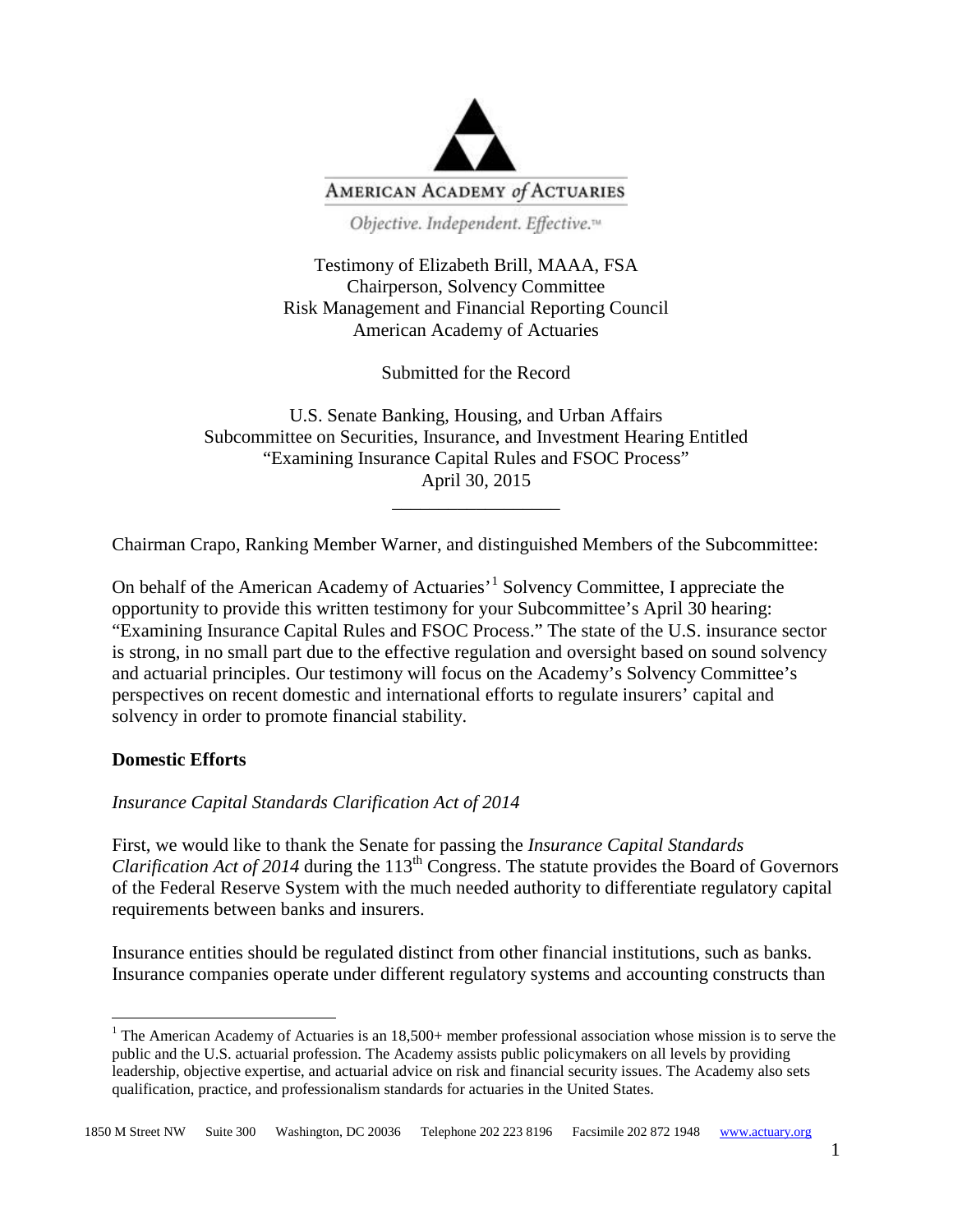other financial institutions. The business models for insurance companies and other financial institutions have important differences in terms of the needs of consumers, the nature of risks transferred, and the timing and certainty of generating profits. Assigning risks to insurers that are not necessarily significant to them could drive changes to their product offerings, impact policyholders in the long-term by impeding competition and creating affordability and accessibility problems, and lead to actions that increase the economic risks to insurers and their policyholders. Furthermore, some risks could be more significant for insurers than other financial institutions, particularly for liabilities that rely on changes to interest rates. As such, applying the same regulations or capital requirements to insurers and other financial institutions, including banks, is not appropriate.

We hope the Subcommittee will work in an expeditious manner to ensure that the Board of Governors of the Federal Reserve System can properly implement this law and the regulations accurately reflect the risks and business models associated with U.S. insurance companies.

### *Basic Solvency Principles for Capital Standards*

Although U.S. insurers are regulated at the state level, the National Association of Insurance Commissioners (NAIC) and the Board of Governors of the Federal Reserve System are individually developing insurance regulations for large U.S. insurers to meet certain group capital requirements. To help guide these regulators, the Academy's Solvency Committee has created a comprehensive set of basic principles that we believe are essential to the development of effective group solvency and capital standards for insurers. Adhering to these principles will help policymakers and regulators create insurance capital standards that are appropriate for the insurance business model and do not negatively impact U.S insurance markets or consumers. These principles include:

- 1. A group solvency regime should be clear regarding its regulatory purpose and goals. For example, the purpose could be to protect policyholders, enhance financial stability, ensure a competitive marketplace, provide a level playing field, identify weakly capitalized companies, rank well-capitalized insurers, improve risk management practices and procedures, or some combination of the above. The regulatory purpose and goals will aid in the development of a standard itself, the associated regulatory actions, and priorities.
- 2. Any metrics, information, or other output of a group solvency standard should be useful to all relevant parties, including regulators, management, shareholders, and rating agencies.
- 3. A group solvency regime should promote responsible risk management in the regulated group and encourage risk-based regulation. For example, a solvency regime should recognize risk-mitigation activities, such as asset/liability matching, hedging, and reinsurance. Actuarial functions are critical in the risk management process and their role should be well defined, as it is in the U.S. reserving and solvency framework. Actuaries can and should identify where factor-based systems could miss emerging risks, set reasonable boundaries around estimates and modeling, and, as appropriate, render actuarial opinions.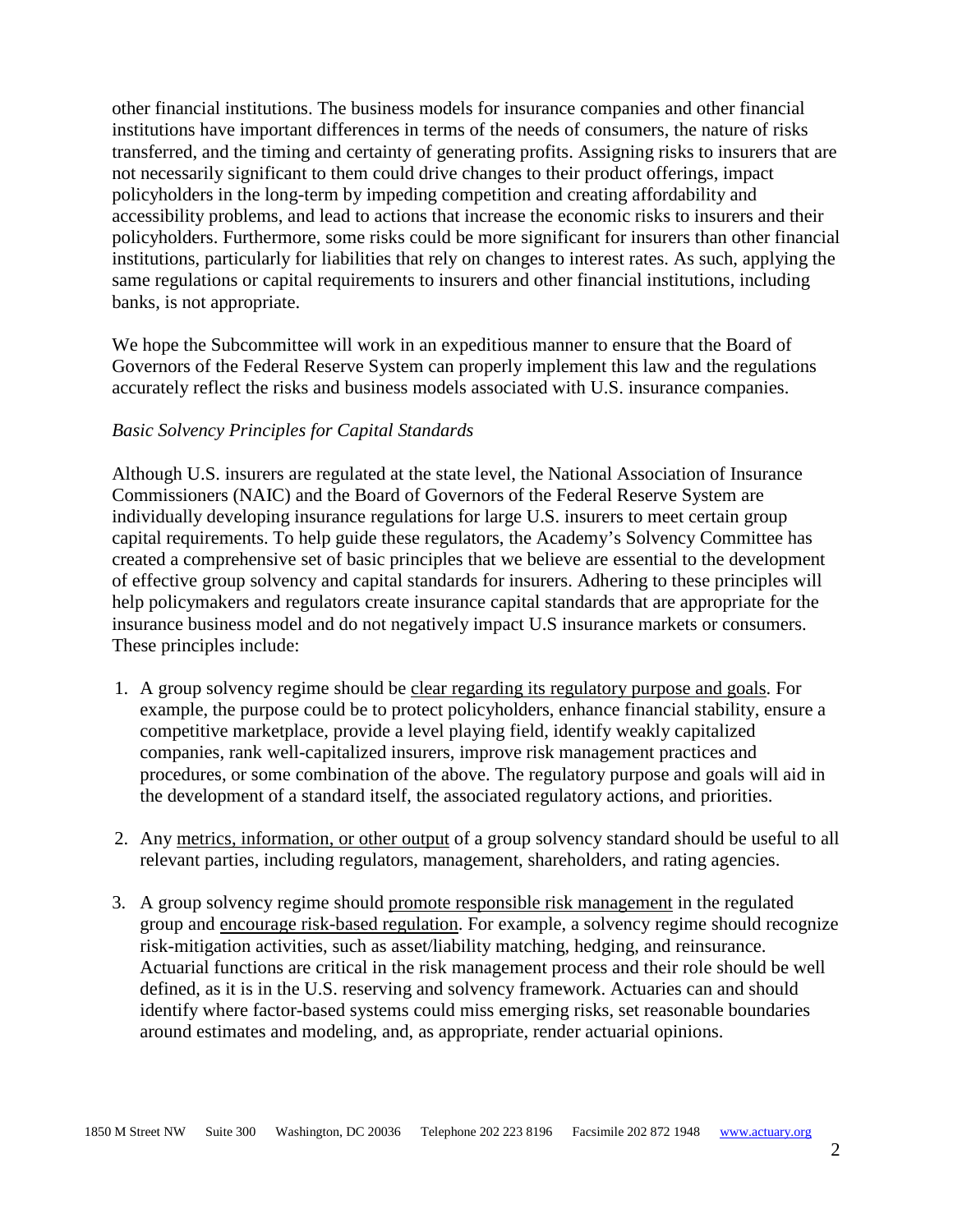- 4. Methods should recognize and take into consideration the local jurisdictional environments under which members of an insurer group operates, including the local regulatory regime, product market, and economic, legal, political, and tax conditions.
- 5. A group solvency standard should be compatible across accounting regimes, given the political uncertainties in achieving uniform standards.
- 6. A group solvency standard should minimize pro-cyclical volatility so as to avoid unintended consequences on insurance groups, insurance markets, and the broader financial markets.
- 7. A group solvency standard should present a realistic view of an insurance group's financial position and exposures to risk over an agreed-upon time frame.
- 8. All assumptions used in any capital or solvency model should be internally consistent.
- 9. It is more important to focus on the total asset requirement than the level of required reserves or capital on a separate basis. The focus should be on holding adequate total assets to meet obligations as they come due. Whether a jurisdictional standard requires the allocation of these assets to liabilities versus capital/surplus should be irrelevant to the overall solvency regime.
- 10. It must be demonstrated that the capital held is accessible, including in times of financial or economic stress, to the entity facing the risk for which the capital is required.

Last year, the American Academy of Actuaries' Vice President of the Risk Management and Financial Reporting Council, William Hines, provided written testimony<sup>[2](#page-2-0)</sup> on the challenges associated with developing entity-level capital requirements for insurers to the Senate Banking Subcommittee on Financial Institutions and Consumer Protection for the Mar. 11, 2014 hearing on "Finding the Right Capital Regulation for Insurers." This testimony contained an overview of the NAIC's risk-based capital (RBC) requirements, which are currently in effect in the United States.

# **International Efforts**

In addition to the domestic efforts discussed above, the International Association of Insurance Supervisors (IAIS) is developing group solvency and capital standards that could have a profound effect on internationally active insurance groups (IAIGs), including several U.S. insurers. As such, these international capital standards must be created in a careful, transparent, and meaningful manner. Failure to do so may undermine the ability of U.S. insurers to operate effectively and efficiently and could affect the financial stability of U.S. insurance industry.

The Academy's Solvency Committee strongly believes that any international regulations for insurance capital standards must be consistent with the principles for insurance group solvency and capital standards developed by our committee, discussed above. To provide the

<span id="page-2-0"></span><sup>&</sup>lt;sup>2</sup> [http://actuary.org/files/RMFRC\\_HouseTestimonyHines\\_031114.pdf.](http://actuary.org/files/RMFRC_HouseTestimonyHines_031114.pdf)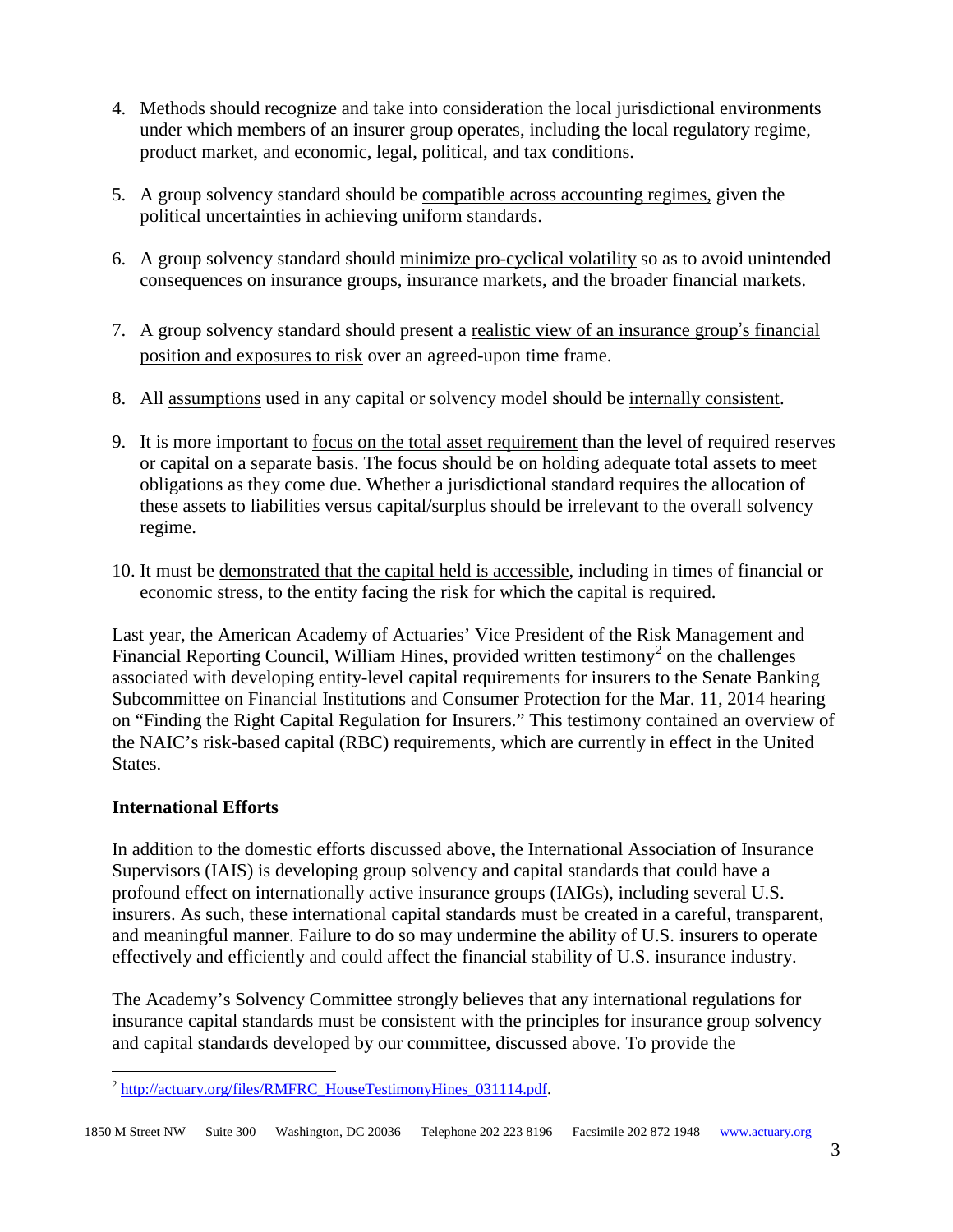Subcommittee with a more complete picture of the potential impacts of the IAIS's proposed group solvency and capital standards, please find a summary of the Academy's Solvency Committee's response<sup>[3](#page-3-0)</sup> to the IAIS on its *Risk-based Global Insurance Capital Standard* (ICS) public consultation document, dated Dec. 17, 2014, below.

# *Comparability*

The IAIS's ICS should aim to be compatible across varying jurisdictional accounting regimes (i.e., between countries, states, and other international standards) without requiring a common valuation methodology for determining capital standards. Developing consistent valuation principles is likely to be very challenging and such principles are unnecessary to achieve a riskbased, globally comparable ICS. We note that the International Accounting Standards Board (IASB) and the Financial Accounting Standards Board (FASB) have been unable to converge on accounting standards for insurance contracts, as developing a common balance sheet across jurisdictions is fraught with significant challenges. Furthermore, while we agree that it is important for regulators to be able to assess the risks faced by IAIGs, it is unclear whether a single capital ratio or a single risk factor for a similarly labeled product can result in true comparability across national boundaries or different insurance products. For example, the risk in auto insurance in a country with national health care and low incidence of civil litigation is different from the risk in auto insurance in a country without national health care and high levels of claims filed.

# *Minimize Pro-Cyclical Volatility*

The ICS should minimize pro-cyclical volatility so as to avoid unintended and harmful consequences on regulated insurance groups, insurance markets, and the broader financial markets. For example, the business models for U.S. insurers writing long-term business often do not rely on a market-adjusted approach. If such an approach inconsistently adjusts the value of assets and liabilities for changes in credit spreads then, to the extent that the cash flows offset, this would create artificial changes in the capital calculations that are not accurate and could distort and/or hide the real risks that an IAIG might face.

# *ICS as a Minimum Threshold*

The ICS should be a minimum threshold for regulatory intervention. Functionally, a minimum threshold for intervention identifies groups that are financially troubled versus those that are financially sound. By definition, the "minimum threshold" for intervention will be a smaller amount of capital than any additional amount above the threshold that is needed to ensure that a company's capital is "prudent" or "strong." Implementing "target" capital levels above the minimum threshold will make comparisons between insurers and jurisdictions more difficult particularly considering the differences among insurance markets, products, and lines of business globally—which works against the overarching goal of comparability.

<span id="page-3-0"></span><sup>&</sup>lt;sup>3</sup> http://actuary.org/files/Solvency Committee ICS Consultation Response Final 020615 0.pdf.